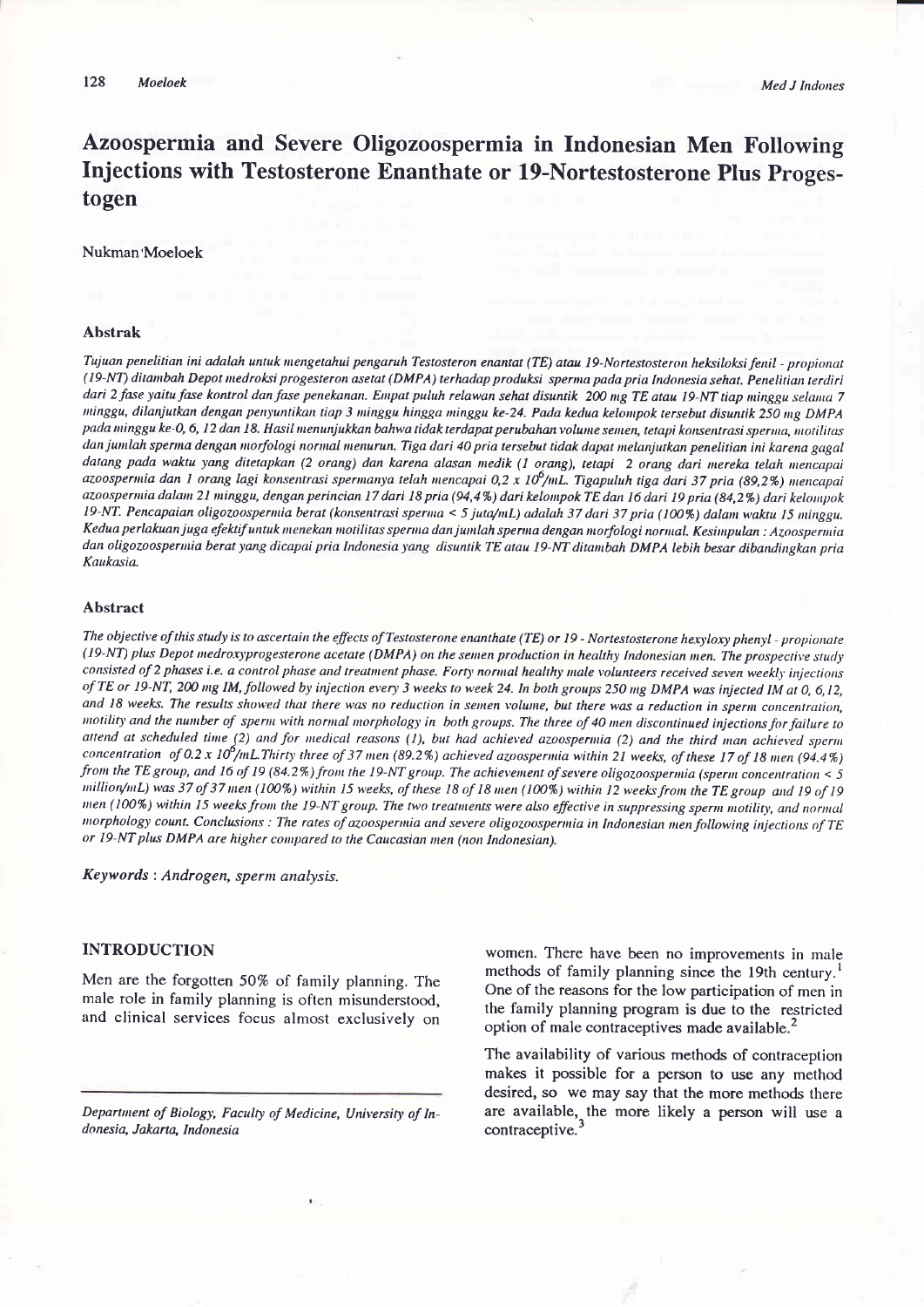Many researches have been conducted to find contraceptive agents that are both effective and safe. However, the development of methods to control male fertility is more complex than for women because the male can produce millions of sperm every day, while a woman releases only one ovum each month. In addition, a pill or injection for the male should not give rise to any serious side effects of sexual activity.<sup>4</sup>

Contraceptive preparations that have already been widely investigated are various combinations of androgen and progestogen. $5-14$  Specific combinations of androgen and progestogen that have been investigated are Testosterone Enanthate (TE) together with Depot Medroxyprogesterone Acetate (DMPA), and 19 - Nortestosterone hexyloxy-phenyl-proprionate (19-NT) together with DMPA.<sup>2,5-7,12</sup> Although neither of these combinations has as yet been able to produce a 100% consjstent azoospermia, an effective male contraceptive need not necessarily reach azoospermia, and may be effective simply by producing a condition where the ejaculate is infertile. Other semen analysis parameters such as motility or morphology of sperm are often much more important than the sperm concentration itself.

The purpose of this study is to ascertain the quantity and the quality of semen production i.e. sperma concentration mortility and morphology of men treated with Testosterone Enanthate (TE) or 19-Nortestosterone-hexyloxy-phenyl propionate plus DMPA.

## **METHODS**

This study has been approved by the Research Ethics Commission, Faculty of Medicine, University of Indonesia and the Dean of Faculty of Medicine, University of Indonesia. All subjects gave a written informed consent to participate.

This study is divided into 2 phases, i.e. : control phase (l month before treatment) and treatment phase (6 months).

In the control phase prior to treatment, 40 healthy Indonesian men between 2l and 45 years of age who had no active or chronic cardiac, hepatic, renal, or prostatic disease were recruited. Twenty men of this study were a part of a WHO multicentre trial on the efficacy of Testosterone Enanthate or l9-Nortestosterone hexyloxy-phenyl-propionate plus DMPA.<sup>3</sup> A complete medical history was recorded, and a physical examination was performed on each volunteer. In addition, venous blood (10 mL) was taken for routine haematological examination and blood chemistry. Two semen samples were taken 2 weeks apart for analysis.

In the treatment phase, the volunteers were divided into 2 groups randomly, i.e. those receiving TE or lg-NT. In this phase, TE 200 mg or l9-NT 200 mg were injected intramuscularly each week starting at week zero up to the sixth week. This treatment was then continued every 3 weeks after the sixth week up to the twenty-fourth week, DMPA25O mg was also injected intramuscularly at week zero, and continued every 6 weeks up to the l8th. Semen analyses were made once every three weeks. Semen analyses were conducted based on WHO method.<sup>15</sup>

Baseline values were computed as the mean of the two before treatment values. A two-way analysis of variance (ANOVA) was used for statistjcal analysis.

# RESULTS

YЗи

This study was conducted from November 1988 to January 1991, at the Department of Biology, Faculty of Medicine, University of Indonesia, Jakarta.

A total of 40 men were recruited to the study. The baseline physical characteristics are shown in Table l.

|  |  |  |  | Table 1. The baseline physical characteristics of subjects |  |
|--|--|--|--|------------------------------------------------------------|--|
|--|--|--|--|------------------------------------------------------------|--|

|             |                 |                                 |                          | Mean Testis Volume |                        | <b>Blood Pressure</b> |                   |
|-------------|-----------------|---------------------------------|--------------------------|--------------------|------------------------|-----------------------|-------------------|
|             | Height<br>m     | Weight<br>kg                    | BMI<br>kg/m <sup>2</sup> | Right<br>mL        | Left<br>m <sub>L</sub> | Systolic<br>mmHg      | Dyastolic<br>mmHg |
| $TE + 19NT$ | $1.63 \pm 0.05$ | $53.95 \pm 6.86$                | $20.72 \pm 2.40$         | $24.75 \pm 5.19$   | $24.13 \pm 5.23$       | $118.73 \pm 7.40$     | $73.50 \pm 4.90$  |
| TE          |                 | $1.63 \pm 0.05$ 53.2 $\pm$ 5.96 | $20.68 \pm 2.74$         | $20.75 \pm 5.36$   | $24.50 \pm 5.45$       | $120.50 \pm 6.30$     | $74.50 \pm 5.22$  |
| $19 - NT$   |                 | $1.64 \pm 0.05$ 54.7 $\pm$ 7.77 | $19.86 \pm 1.92$         | $23.75 \pm 4.97$   | $23.75 \pm 4.97$       | $117.00 \pm 7.97$     | $72.50 \pm 4.33$  |

BMI : Body Mass Index Values are mean  $\pm$  SD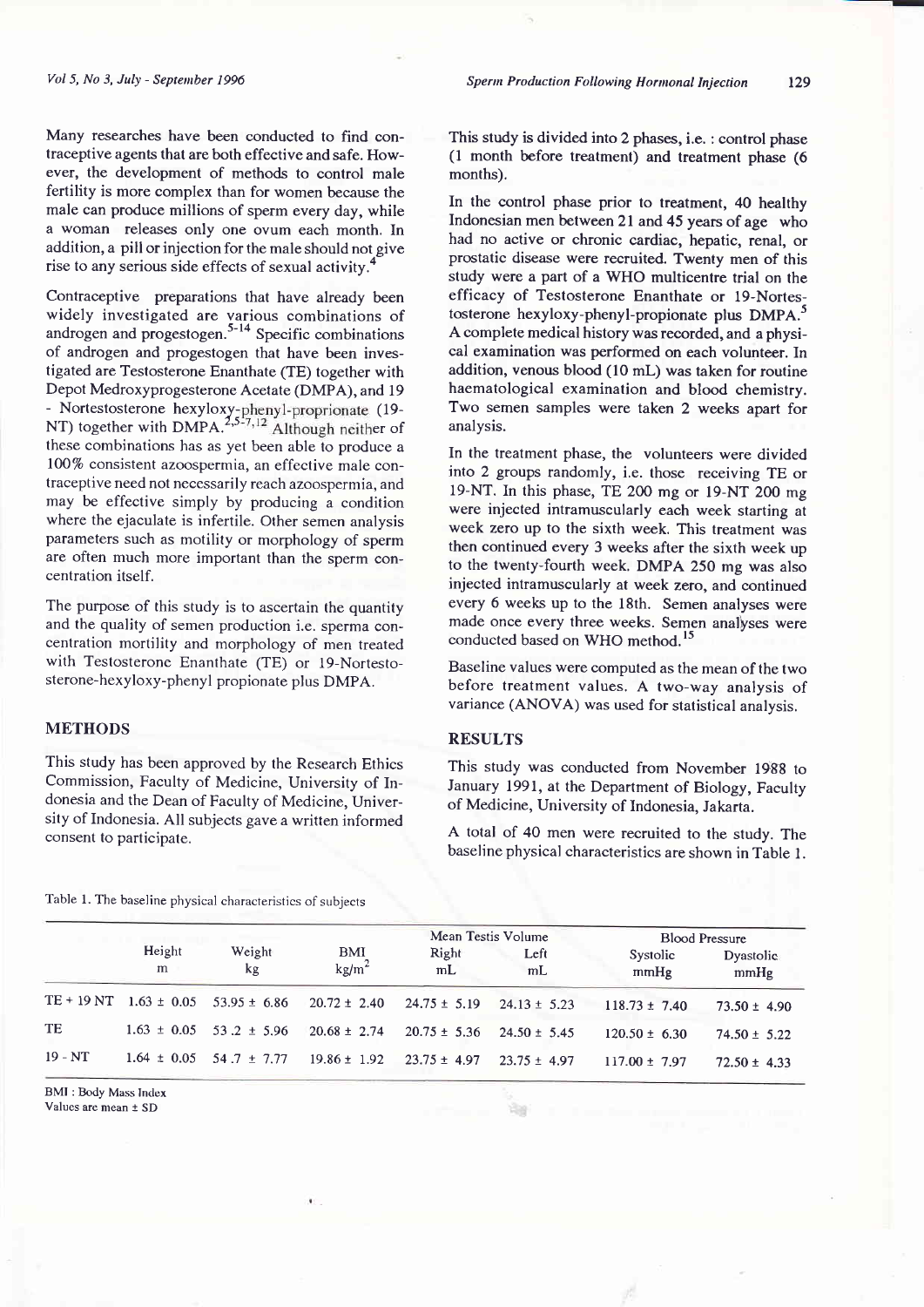| Weeks    | Volume<br>ml    | Concentration*<br>$x10^6$ /mL | Motility*<br>% motil | Morphology*<br>% normal |
|----------|-----------------|-------------------------------|----------------------|-------------------------|
| $\bf{0}$ | $2.58 \pm 0.79$ | $72.68 \pm 45.84$             | $65.35 \pm 9.29$     | $82.10 \pm 4.85$        |
| 3        | $2.49 \pm 1.13$ | $43.48 \pm 36.95$             | $53.53 \pm 22.15$    | $76.85 \pm 13.04$       |
| 6        | $2.49 \pm 1.15$ | $13.51 \pm 15.82$             | $31.50 \pm 23.33$    | $61.35 \pm 28.93$       |
| 9        | $2.72 \pm 1.25$ | $2.49 \pm 5.96$               | $15.15 \pm 20.55$    | $34.45 \pm 34.97$       |
| 12       | $3.06 \pm 1.08$ | $0.73 \pm 2.50$               | $9.42 \pm 18.47$     | $16.32 \pm 26.62$       |
| 15       | $3.04 \pm 1.17$ | $0.17 \pm 0.45$               | $6.92 \pm 17.64$     | $5.51 \pm 12.20$        |
| 18       | $2.78 \pm 1.27$ | $0.11 \pm 0.28$               | $2.35 \pm 8.80$      | $4.68 \pm 13.93$        |
| 21       | $2.89 \pm 1.52$ | $0.14 \pm 0.44$               | $3.14 \pm 11.20$     | $5.11 \pm 14.98$        |
| 24       | $3.13 \pm 1.48$ | $0.21 \pm 0.82$               | $2.35 \pm 6.92$      | $4.14 \pm 14.55$        |
|          |                 |                               |                      |                         |

Table 2. The mean results of semen analyses from 37 men before and during injections of TE and 19 NT plus DMPA

Values are mean + SD

 $*P < 0.05$ 

A total of 37 of the 40 men completed the treatment phase. Of these, 33 men (89.2%) achieved two or more consistent azoospermic samples.

The mean results of semen analysis from the 37 men before and during treatment of TE and 19-NT plus DMPA are shown in Table 2.

#### Semen volume

The results of semen volume measurements showed that there was no significant difference between before and during treatment of TE or 19-NT plus DMPA (P  $> 0.05$ ) (see Table 2).

#### **Sperm concentration**

The statistical analyses showed that there were significant differences in sperm concentration between before and during the period of TE and 19-NT plus DMPA treatment  $(P < 0.05)$  (Table 2). The rate and degree of suppression of sperm concentration were similar in the group of TE and 19-NT  $(P > 0.05)$ . Cumulative rates of suppression to azoospermia and severe oligozoospermia (< 5 x  $10^6$ /mL) by the time since the first injection of Testosterone Enanthate and 19-Nortestosterone plus DMPA, is shown in Figure 1.



Figure 1. Cumulative rates of suppresion to severe oligozoospermia  $(< 5 x 10^6/mL)$  and azoospermia by the time since the first injection of TE or 19-NT plus DMPA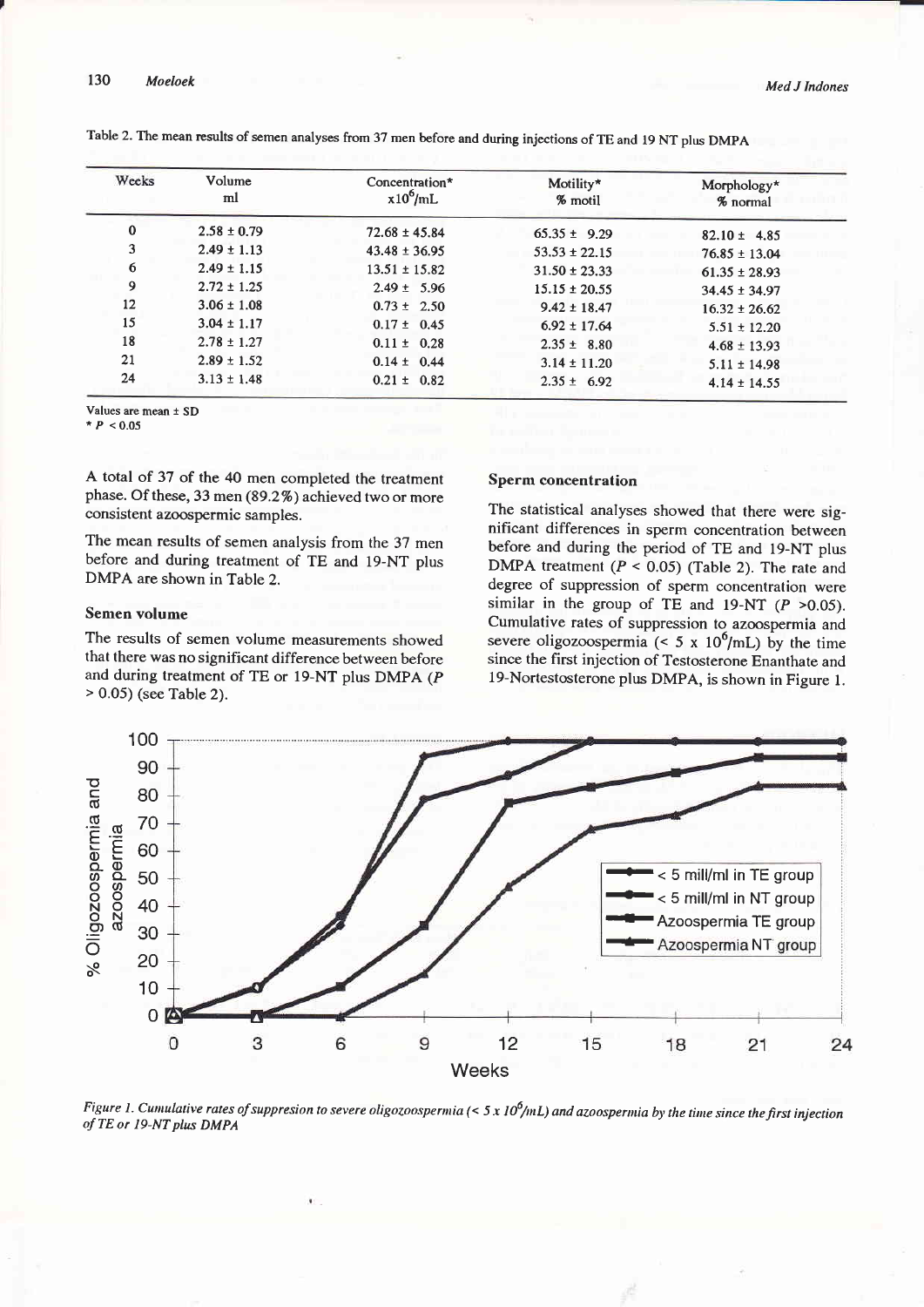

Figure 2. Cumulative rates of asthenozoospermia (sperm motility < 50%) by the time since the first injection of TE or 19-NT plus DMPA

Thirty three of the 37 men (89.2%) achieved azoospermia within 21 weeks. Of these 17 of 18 men  $(94.4\%)$ and 16 of 19 men (84.2%) from TE and 19-NT group respectively achieved azoospermia. The achievement of consistent severe oligozoospermia (sperm concentration < 5 million/mL) was 37 of the  $37$  men (100%) within 15 weeks, consisting of 18 of 18 men (100%) within 12 weeks from TE, and 19 of 19 men (100%) within 15 weeks from 19-NT group respectively.

#### Sperm motility

The sperm motility showed that there were significant differences between before and during treatment of TE and 19-NT plus DMPA  $(P < 0.05)$  (Table 2). There were no significant differences in the suppression of sperm motility between the TE and  $19-NT$  group ( $P >$ 0.05). Cumulative rates of asthenozoospermia (sperm motility < 50  $%$ ) by the time since the first injection of Testosterone Enanthate and 19-Nortestosterone plus DMPA, is shown in Figure 2.

# Sperm morphology

The study on the number of sperm with normal mor\_ phology showed that there were significant differences between before and during treatment of TE and 19-NT plus DMPA ( $P < 0.05$ ) (Table 2). However there was no significant difference in the suppression of the number of sperm with normal morphology between the groups of TE and 19-NT ( $P > 0.05$ ). Cumulative rates of teratozoospermia (normal sperm morphology < 5O7o) by the time since the first injection of TE and 19-NT plus DMPA, is shown in Figure 3.

Three of the 4O men discontinued injections for failing to attend at the scheduled times (2) and for medical reasons (1). Of those men, two had achieved azoosper\_ mia at weeks 9 and 12 with TE plus DMpA, and one man achieved a very low sperm concentration of 0.2  $x10^6$  mL, with sperm motility of 8%, and normal sperm morphology of 0% at week 9 with 19-NT plus DMPA.

All of the clinical chemistry and hematology findings were in the normal range during the treatment phase (data not shown), except that 1 man had an increase in liver function test (the one subject who discontinued).

#### DISCUSSION

Out of the 37 men who finished the study 33 men (89.2%) achieved azoospermia. In the TE group 17 men out of 18 men (94.4%) achieved azoospermia since week 21, and the remaining 1 man had not achieved azoospermia, but his sperm concentration<br>was suppresed to 0.80 million/mL. In the 19-NT group there were 16 men out of 19 men  $(84.21\%)$  who achieved azoospermia. In this group there were 3 men who had not yet achieved azoospermia, i.e. 1 man with sperm concentration below 1 million/mL, and 2 men with sperm concentrations below 5 million/mL (1.50) mill./mL and 4.80 mill./mL). The achievement of azoospermia in this study is high enough. Moreover, when we observe the 3 men who did stop the study, 2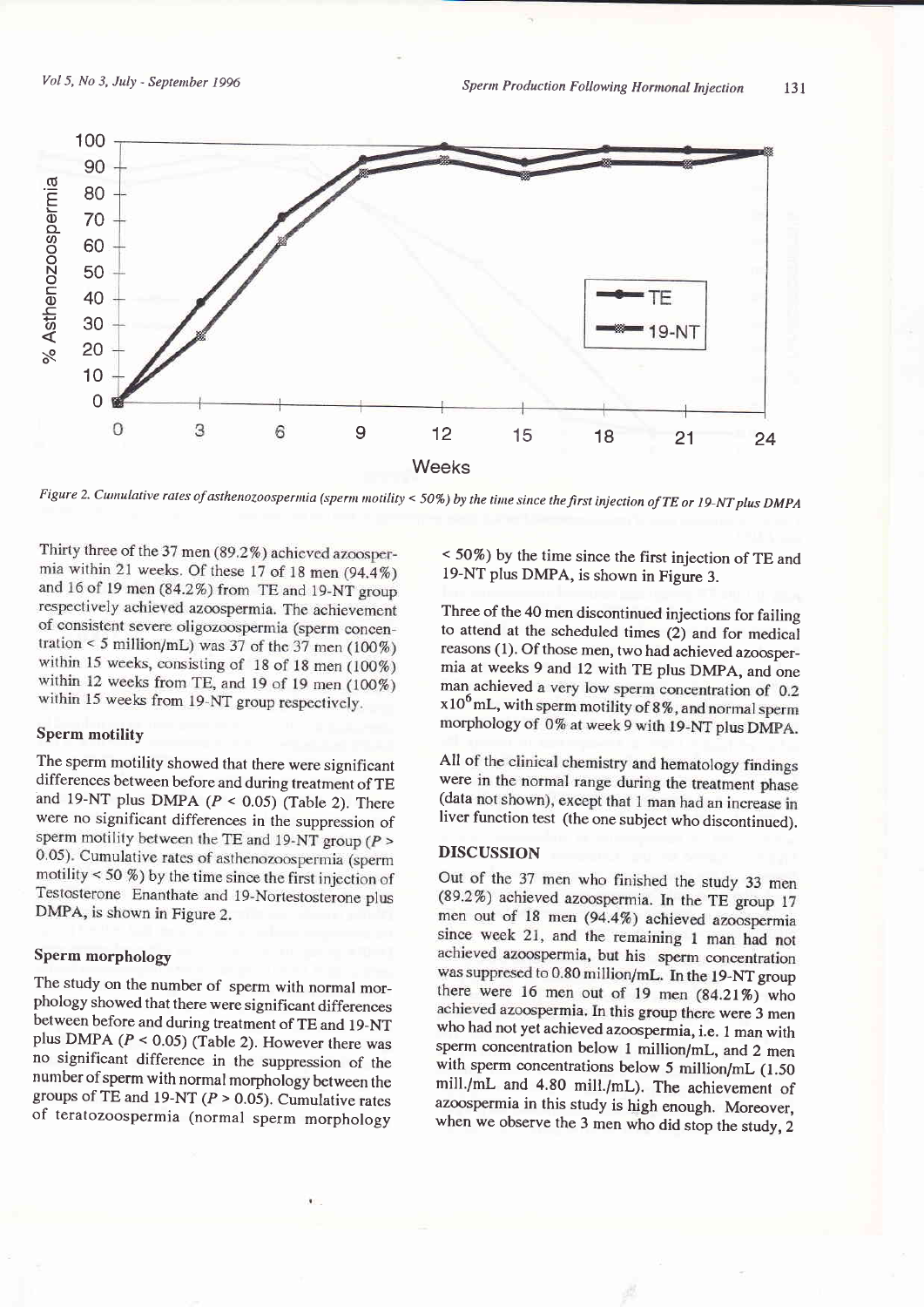

Figure 3. Cumulative rates of teratozoospermia (normal sperm morphology < 50%) by the time since the first injection of TE or 19-NT plus DMPA

men (of the TE group) had achieved azoospermia and another one (of the 19-NT group) the sperm concentration had achieved less than 1 million/mL even though only treated for 9 weeks. WHO reported that Indonesian men treated with TE or 19-NT plus DMPA, 96.7% achieved azoospermia (95.6% and 97.8% in TE and 19-NT group, respectively).<sup>5</sup> Another study reported that every month injections of TE plus DMPA achieved higher rates of azoospermia in twenty Indonesian men.<sup>6</sup> The differences may be due to different numbers of subjects. In the Caucasian men the achievement of azoospermia using TE plus DMPA and 19-NT plus DMPA was less than  $70\%$ .<sup>7-12</sup> So the achievement of azoospermia in Indonesian men is higher compared to the Caucasian men. The differences in the achievement of azoospermia between the Indonesian and Caucasian men may be related to diffe-rences in genetic and environmental factors, including metabolism and nutrition.

In this study, there was no significant difference in the effects of TE plus DMPA compared to 19-NT plus DMPA on the sperm concentration. This means that both regimens have the same effect in the suppression of sperm concentration produced by the testes. The absence of significant difference in the lowering of sperm concentration between TE and 19-NT groups probably due to the strong effect of DMPA in the suppression of spermatogenesis. Furthermore, the progestogen and androgen have a synergetic effect on the

suppression of spermatogenesis.<sup>16,17</sup> The suppression of FSH, LH, and testosterone which causes suppression of spermatogenesis has been reported by several authors using treatment of TE plus DMPA<sup>5,7,8,13,14</sup> as<br>well as 19-NT plus DMPA.<sup>5,12</sup>

It should be supposed that there is no need to achieve azoospermia for a contraceptive. The number of fertile spermatozoa in the ejaculate need only to be reduced to a sufficient degree to induce consistent infertility. It has been proven that men treated with TE plus DMPA, and whose sperm concentration was  $\leq$  5 million/mL, the sperm function tests were poor.<sup>18</sup> So the sperm function test of the residual sperm during and after treatment should be investigated in further study. In this study (Figure 1) at week 15, 37 of 37 men (100%) had achieved sperm concentration of <5 million/mL. So in this case, on week 15 both TE plus DMPA as well as 19-NT plus DMPA possibly are effective as a male contraceptive. If we investigate further, it can be seen that in the TE plus DMPA group 100% (18/18) had achieved sperm concentration of <5 million/mL (severe oligozoospermia) at week 12, compared to the 19-NT group in which 100% (19/19) achieved sperm concentration of  $\leq$  5 million/ mL at week 15 (Figure 1). So in this matter, TE plus DMPA may possibly be a faster contraceptive (week 12) than 19-NT plus DMPA (week 15). In the Caucasian men, using TE or 19-NT plus DMPA never achieved 100% severe oligozoospermia (<5 million/ml) consistently after 12 weeks of injections.<sup>7,8,12-14</sup>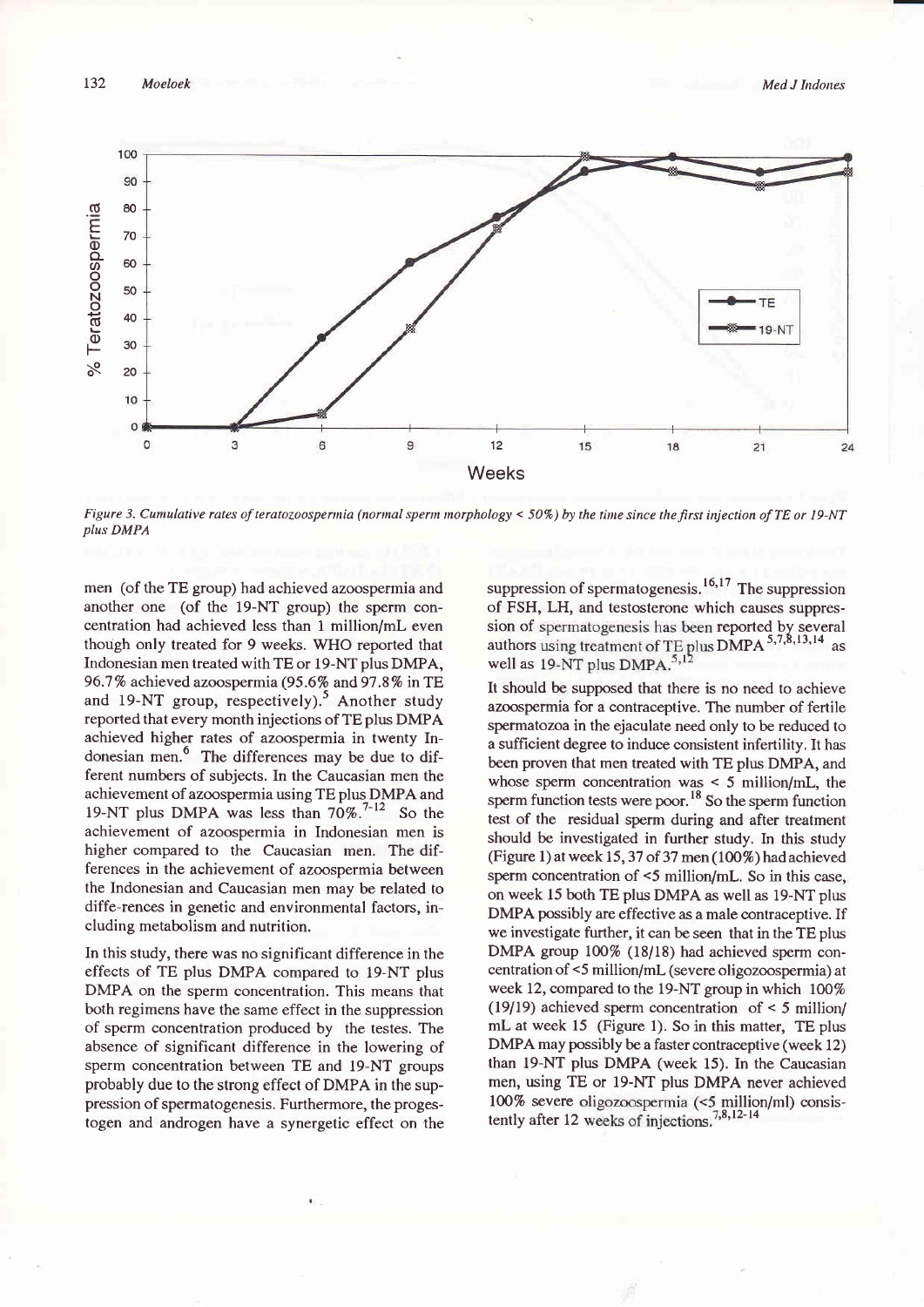Sperm motility also decreased by the time of administration of TE plus DMPA and l9-NT plus DMpA. Another point, the decreasing sperm motility was greater in the TE plus DMPA than 19-NT plus DMpA group, This was caused by the greater change in morphology in the TE plus DMPA compared to the 19-NT plus DMPA group, so that the sperm tail as the main factor for the sperm motility was influenced. The decrease in sperm motility is also reported by others who did study on TE plus DMPA,  $^{7,8,14}$  as well as 19-NT plus DMPA.<sup>12</sup>

Figure 2 shows that the TE plus DMPA group achieves 100% asthenozoospermia in week 12, but the 19-NT plus DMPA groupjust achieves 100% asthenozoospermia in week 24. This also shows that the TE plus DMPA may possibly be faster as a male contraceptive compared to 19-NT plus DMPA. This might be due to the androgenic effect of TE that is supposed to be greater than l9-NT, hence the suppression of gonadotrophin hormone by TE should also be greater than 19-NT, which causes the decrease in intratesticular testosterone, resulting in the faster decrease in sperm motility.

The number of sperm with normal morphology decreased after administration of TE and 19-NT plus<br>DMPA (Table 2). The decrease was greater in the TE plus DMPA compared to the 19-NT plus DMPA group. It is possible that TE is more androgenic than 19-NT, so that TE could more suppress intratesticular testosterone than 19-NT. It is already proven that sper-<br>matogenesis (pachytene) needs testosterone.<sup>19</sup> Testicular biopsy of men treated with TE plus DMPA<br>showed arrestation of spermatogenesis and germ cell<br>depletion.<sup>8</sup> Knuth et al<sup>11</sup> has proven that administration of 19-NT plus DMpA decreased the number of sperm with normal morphology in the semen of the experimented volunteers.

Figure 3 shows that the TE and 19-NT plus DMPA administration can achieve 100% teratozoospermia by week 18 and 15 respectively. The achieving of 100% teratozoospermia was faster than azoospermia, suggesting the possibility that both combinations can be used before week 21 as a male contraceptive.

Considering the achievement of all subjects to suppress sperm concentration to  $\leq$  5 million/mL, with a decrease in sperm motility and the number of sperm with normal morphology in the TE plus DMPA group by week 12, as well as in the 19-NT plus DMPA group on week 15, both regimens have good prospect to be used as a male contraceptive.

## **CONCLUSION**

It can be concluded that severe oligozoospermia occurred in 100% of Indonesian men within 12 and 15 weeks after the first injection with Testosterone Enanthate (TE) or l9-Nortestosterone hexyloxy-phenylpropionate (19-NT) plus DMPA respectively. Oligozoospermia was accompanied by a decrease in sperm motility and the number of sperm with normal morphology, to below the normal limit value. Within 21 weeks, the achievement of azoospermia was 94.4% in the TB and 84.26% in the 19-NT group respectively.

## Acknowledgments

I thank Dr. Joedo Prihartono, MpH. and Ir. Budi Susetyo, MS. for their assistance with statistical analyses. I also thank Mr. Sutardjo and Mr. yuliadi, technical assistants, for performing the semen analyses. This work was partly supported by the Special Programme of Research, Development and Research training in Human Reproduction, World Health Organization, Geneva, Switzerland, and the United Na\_ tions Populations Fund

# REFERENCES

- 1. Potts DM. Male contraception in family planning programs. In: Zatuchni G, Goldsmith A, Spieler IM, Sciarra ff, editors. Male contraception, advances and future prospects. Philadelphia: Harper & Row, 1986:2-6.
- 2. Moeloek N. Kontrasepsi pria : masa kini dan masa akan datang. Medika 1990;2:151-9.
- 3. Affandi B. Clinical, pharmacological and epidemiological studies on a levonorgestrel implant contraceptive [dissertation]. Jakarta: Universitas Indonesia, 1987.
- 4. Tadjudin MK. Cara keluarga berencana hormonal pada pria. In: Prosiding Kongres-Nasional I. Perkumpulan Endokrinologi Indonesia; 1986 Nov 22-25; Jakarta. Jakarta: Balai Penerbit FKUI, 1986:23.
- 5. WHO. Task force on methods for the regulation of male fertility. Comparison of two androgens plus depotmedroxyprogesterone acetate for suppression to azoospermia in Indonesian men. Fertil Steril, 1993;60:1062-8.
- 6. Pangkahila W. Reversible azoospermia induced by an androgen-progesterone regimen in Indonesian men. Int J<br>Androl 1991;14:248-56.
- 7. Alvarez-Sanchez, Faundes A, Brache V, Leon p. Attain\_ monthly injection of depot Medroxyprogesterone Acetate and Testosterone Enanthate. Contraception 1977;15:635-47.
- 8. Brenner PF, Mishell DR, Hano R, Gunnarson PO, Nieschlag E. Study of depot Medroxyprogesterone Acetate and Tes-<br>tosterone Enanthate as male contraceptive. Contraception 1977;15:679-91.
- 9. Frick I. Bartsch G, Weiske WII. The Effect of monthly Depot Medroxyprogesterone Acetate and Testosterone on human spermatogenesis. L Uniform dosage levels. Con\_ traception 1977;15:649-59.